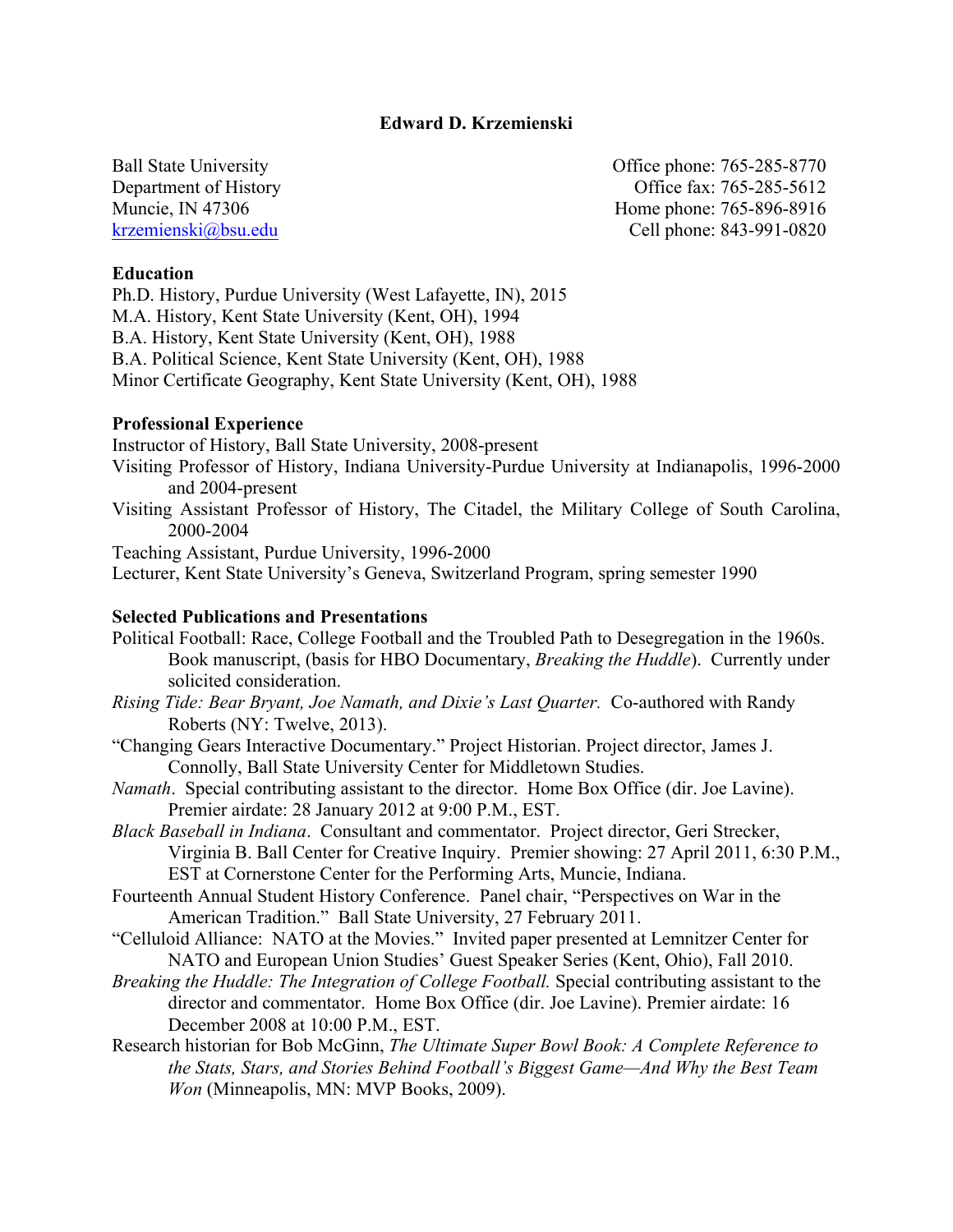"Ashes to Asphalt." *Indianapolis Monthly* (Volume 31, Issue 4, December 2007): 90-95. "Hidden Talent." *Indianapolis Monthly* (Volume 31, Issue 2, October 2007): 74-84.

- Mid-American Conference [revised and updated from *ESPN College Football Encyclopedia*], *ESPN Big Ten Encyclopedia*. Edited by Michael MacCambridge (NY: ESPN Books, 2007).
- Oral historian/researcher for William C. Rhoden, *Third and a Mile: The Trials and Triumph of the Black Quarterback* (NY: ESPN Books, 2007).
- "Akron." *The American Midwest: An Interpretive Encyclopedia* (Bloomington, IN: Indiana University Press, 2007): 1172-73.

Research editor, *Super Bowl XL Opus* (London: Kraken Media and Sports, 2006).

- "On the Initial Sack: Goose Tatum—Two-Sport Star." *NINE: A Journal of Baseball History and Culture* (Volume 14, Number 2, Spring 2006): 59-67.
- "Shifting Inspiration." *Indianapolis Monthly* (Volume 29, Issue 8, March 2006): 102-05.

"Saturday Matinees: College Football Goes to the Movies" (52-57). "Mid-American Conference": Akron (72-75), Ball State (136-43), Bowling Green (166-75), Buffalo (182-85), Central Florida (194-99), Central Michigan (200-07), Eastern Michigan (264- 71), Kent State (400-07), Marshall (456-63), Miami (OH) (488-95), Northern Illinois (620-25), Ohio (646-53), Toledo (876-83), Western Michigan (1006-13). All in *ESPN College Football Encyclopedia: The Complete History of the Game from 1869 to the Present.* Edited by Michael MacCambridge (NY: ESPN Books, 2005).

- "William Styron's *The Confessions of Nat Turner*." *Chickenbones: A Journal for Literary and Artistic African-American Themes* (June 2005): *www.nathanialturner.com*
- "Fulcrum of Change: Boxing and Society at a Crossroads." *The International Journal of the History of Sport* (Volume 21, Number 2, March 2004): 161-79.
- "Teaching Media and Sports: Keeping Academic Focus in the 'Toy Department.'" Panelist at the Eighty-Sixth Annual Meeting of the *Association for Education in Journalism and Mass Communication* (Kansas City, Missouri), August 2, 2003.
- Director. "The Citadel Inaugural Sports Film Festival." (Wednesdays, June 2002).
- "'Possession in the Rigging': Indian Captivity Narrative in John Barth's *The Sot-Weed Factor*." *Solander: The Magazine of the Historical Novel Society* (Volume 6, Number 1, May 2002): 33-36.
- "Bontemps's *Black Thunder*." *The Explicator* (Volume 6, Number 1, Fall 2001): 42-44.
- "Joe Namath and the Rise of Television." Guest lecture for The Citadel Program for Senior Scholars held at the Citadel Beach House (Charleston, South Carolina), 2 May 2001.
- Commentator. ESPN Classic's *Sportscentury and Beyond*, "Joe Namath." Original airdate: 22 January 2001.
- "For Fun or Function? Recreation and Class in *Great Expectations*." *Aethlon: The Journal of Sport Literature* (XVI: 2 Spring 1999): 85-96.
- "There's Something about Harry: *To Have and Have Not* as Novel and Film." *Bright Lights Film Journal* (Issue 25, August 1999): *www.brightlightsfilm.com*
- "Two Lives in a Season: Joe Namath at Beaver Falls High School, 1960," paper presented at the Sixty-Fifth Annual Meeting of the Pennsylvania Historical Association held at Penn State University (State College, Pennsylvania), October 1996.
- "'By the Book': African-Americans in John Ford's Films," paper presented at the University of South Carolina's Eighth Annual History Symposium, titled "American History and Film," South Carolina State Museum (Columbia, South Carolina), April 1996.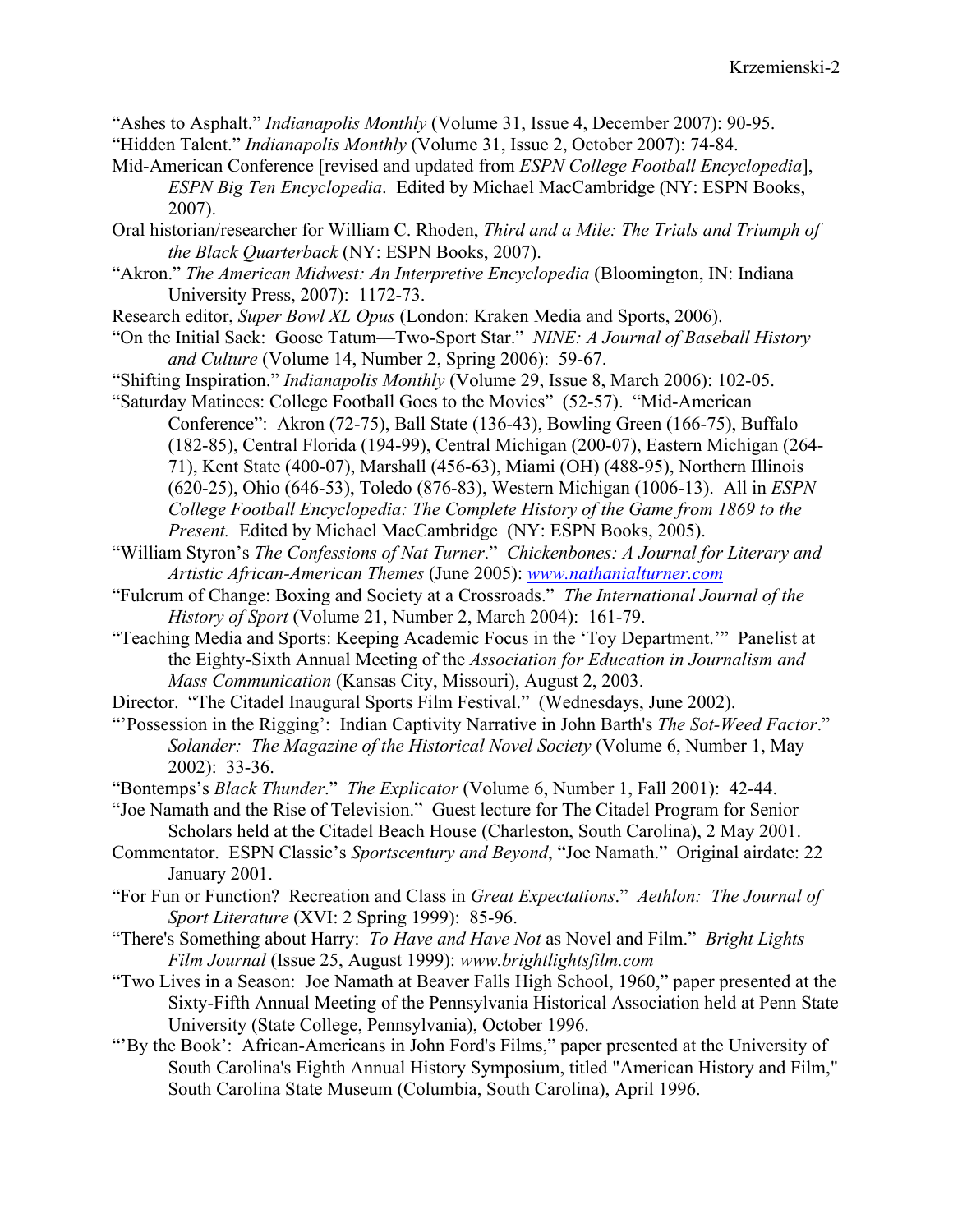- Editorial Assistant, *NATO After Forty Years*, Lawrence S. Kaplan *et al*, eds. (Wilmington, DE: SR Inc., 1990).
- Several dozen book reviews in newspapers and professional journals. More than fifty radio and television interviews.

## **Selected Academic Honors**

Favorite Professor, Ball State Field Hockey Team (Fall 2010 and Fall 2011), Women's Volleyball Team (Fall 2009 and Fall 2011), Men's Volleyball Team (Spring 2011) IUPUI 21 Club: Community Members That Had a Significant Impact on First-Year Students (2007) IUPUI Jaguars Favorite Professor Award (2005-06 to 2007-08 Academic Years, inclusive) Top-rated Teaching Professor, The Citadel Department of History (2000-04, each semester, inclusive) Top-ranked Teaching Professor, IUPUI Department of History (1999) Purdue University Department of History, Tuition Waiver/Teaching Fellowship (1994-98) Purdue University Department of English—65th Annual Literary Awards, "Novel-in-Progress" (1996) Purdue University Department of History, Travel Grant (1996) Kent State University Center for International and Comparative Programs, Travel Stipend (1990) Kent State University Department of History, Tuition Waiver/Teaching Assistantship (1988-90) Lyman L. Lemnitzer Center for NATO Studies, Summer Research Assistantship (1989) Officer, Psi Chapter of Phi Alpha Theta (the history honorary) (1989) Kent State University Department of Political Science, Undergraduate Representative (1986-88)

National Model NATO (Howard University), Kent State University Representative (1987)

Lyman L. Lemnitzer Center for NATO Studies Associate (1986)

Kent State University, Presidential Scholarship for Undergraduate Study (1984)

# **Courses Taught**

*Senior Research Project* (Ball State History 440) *The West in the World* (Ball State History 150) *20th Century U.S. Military History* (Ball State History 360) *Pacific Theater of World War II* (Ball State History 360) *The Cold War* (Ball State History 360) *A History of NATO* (Ball State History 360) *History of Sports* (Ball State History 205) *History of the United States I History of the United States II Western Civilization I Western Civilization II Sports and Film Modern Europe, since 1945*